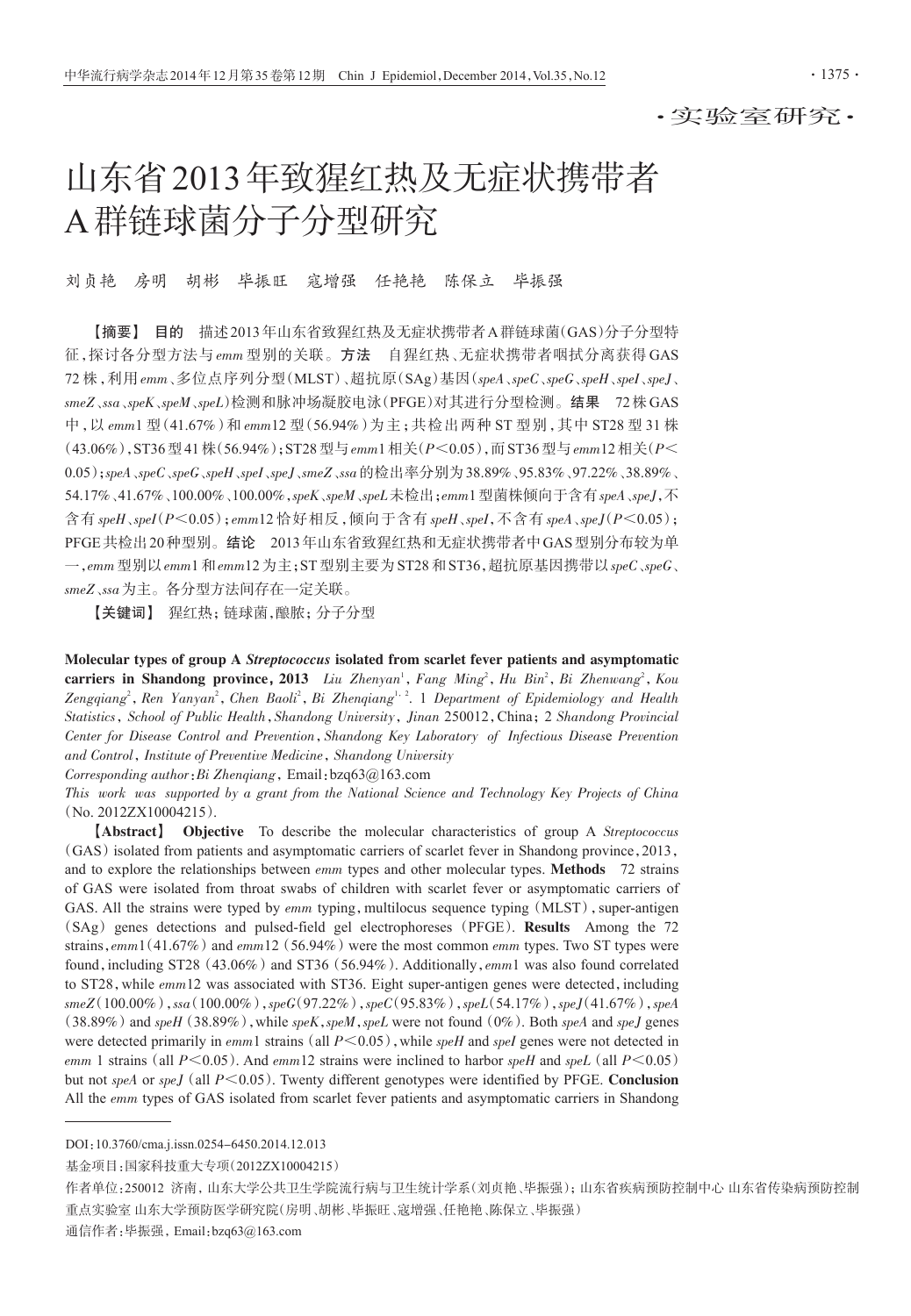province 2013 were mainly  $emm1$  and  $emm12$  and carrying speC, speG and smeZ, ssa. ST types mainly exsited in ST28 and ST36. In addition, there were correlations between  $emm$  types and super-antigen genes,ST types,PFGE types.

**[Key words]** Scarlet fever; Streptococcus pyogenes; Molecular types

A 群链球菌(GAS)是一种常见的革兰阳性菌, 人类是其唯一自然宿主,人体可正常携带GAS而不 致病。GAS 感染人体可引起咽峡炎、猩红热、肾小 球肾炎等多种疾病。其中猩红热多见于儿童为我国 最常见的GAS疾病。目前描述GAS分子分型常采 用的方法为emm(encoding mature M protein gene)分 型、脉冲场凝胶电泳(PFGE)、多位点序列分型 (MLST)和超抗原(SAg)基因检测等。本研究利用 该4种分型方法对2013年山东省致猩红热及无症状 携带者的GAS进行分子分型。

## 材料与方法

1. 实验菌株:源自2013年1-12月山东省济南、 青岛、淄博、潍坊市猩红热和无症状携带者的咽拭子 样本。

2. 分离与鉴定:咽拭子标本接种于5%羊血培养 基,置37 ℃含50 ml/L的CO2培养箱中培养24 h。采 用杆菌肽试验(OXOID 公司)和链球菌分组诊断试 剂(OXOID公司)鉴定可疑菌落。

3. 分型方法:

(1)emm:按照美国疾病预防控制中心网站 (CDC: http://www.cdc.gov/streplab/protocol-emmtype.html)的方法进行菌株 DNA 提取及 PCR 扩增, 委托华大基因研究中心测序,其结果上传至 http:// www.cdc.gov/streplab/strepblast.html 进行序列比对, 确定emm型别。

(2)MLST:根据 MLST 网站(http://spyogenes. mlst.net/)的方法,对GAS的管家基因(gki、gtr、muri、 muts、recp、xpt、yiql)进行PCR扩增,委托华大基因研 究中心测序。利用BioNumeric 6.6软件对序列拼接 及上传MLST数据库进行比对,确定ST型别。

(3) SAg 基因: 对  $speA \, seC \, seG \, seH \, seH$ speJ、speK、speL、speM、smeZ、ssa共11种SAg基因进行 PCR 扩 增 [1], speB 作 为 阳 性 对 照, 毛 细 管 电 泳 (QIAGEN公司)检测GAS中SAg基因的携带情况。

(4)PFGE:GAS 染色体 DNA 以 smaⅠ(TaKaRa 公司)酶切,H9812以XbaⅠ(TaKaRa公司)酶切,根 据 Tenover 等<sup>[2]</sup>推荐的标准利用 BioNumerics 6.6 软 件分析PFGE凝胶图谱。

4. 统计学分析:利用SPSS 19.0软件分析数据,

定性资料分析采用χ<sup>2</sup>检验,*P*<0.05 为差异有统计学 意义。

结 果

1. 样 本 概 况 :440 份 样 本 共 检 出 72 株 GAS (表 1)。

表1 2013年山东省4个监测点GAS菌株采样及检出情况

|      |      | 无症状携带者         |      |  |  |
|------|------|----------------|------|--|--|
| 采样份数 | 检出株数 | 采样份数           | 检出株数 |  |  |
| 62   | 34   |                |      |  |  |
| 70   | 27   | 10             |      |  |  |
| 55   |      |                |      |  |  |
|      |      | 243            | 5    |  |  |
| 187  | 66   | 253            | 6    |  |  |
|      |      | 2.37           |      |  |  |
|      |      | 猩红热病例<br>35.39 |      |  |  |

2. emm 型 别 :72 株 GAS 中 ,emm1 型 30 株 (41.67%),emm12 型 41 株(56.94%),emm227.1 型 1 株(1.39%),其亚型分布见表 2。emm1 和 emm12 型 在性别、年龄(<5 岁和 6~10 岁)及地区(济南、青 岛)分布上,差异无统计学意义(P>0.05)。6名无症 状GAS携带者的emm型别均为emm12,其中5株为  $emm12.0.1$ 株为 $emm12.19$ (表2)。

| 表 2 2013年山东省 72 株 GAS 的 emm 型别分布 |
|----------------------------------|
|----------------------------------|

| 型             | 亚型       | 株数 | 构成比(%) |
|---------------|----------|----|--------|
| $emm1(n=30)$  | emm1.0   | 25 | 34.72  |
|               | emm1.16  | 1  | 1.39   |
|               | emm1.24  | 1  | 1.39   |
|               | emm1.58  | 1  | 1.39   |
|               | emm1.70  | 1  | 1.39   |
|               | emm1.29  | 1  | 1.39   |
| $emm12(n=41)$ | emm12.0  | 33 | 45.83  |
|               | emm12.1  | 1  | 1.39   |
|               | emm12.19 | 4  | 5.55   |
|               | emm12.57 | 2  | 2.78   |
|               | emm12.69 | 1  | 1.39   |
| $emm227(n=1)$ | emm227.1 |    | 1.39   |

3. 型别关联分析:

(1)ST 与 emm:共检出 ST28 型(31 株,43.06%) 和ST36型(41株,56.94%)两种ST型别。对emm与  $ST$ 型别进行关联性分析, $emm1$ 与 $ST28$ 型相关 $(P<$ 0.05),而emm12与ST36型相关(P<0.05)。

 $(2)$ SAg $\equiv$ emm:speA $\sqrt{speC}$  $\sqrt{speG}$  $\sqrt{speH}$  $\sqrt{speJ}$ smeZ、ssa的检出率分别为38.89%、95.83%、97.22%、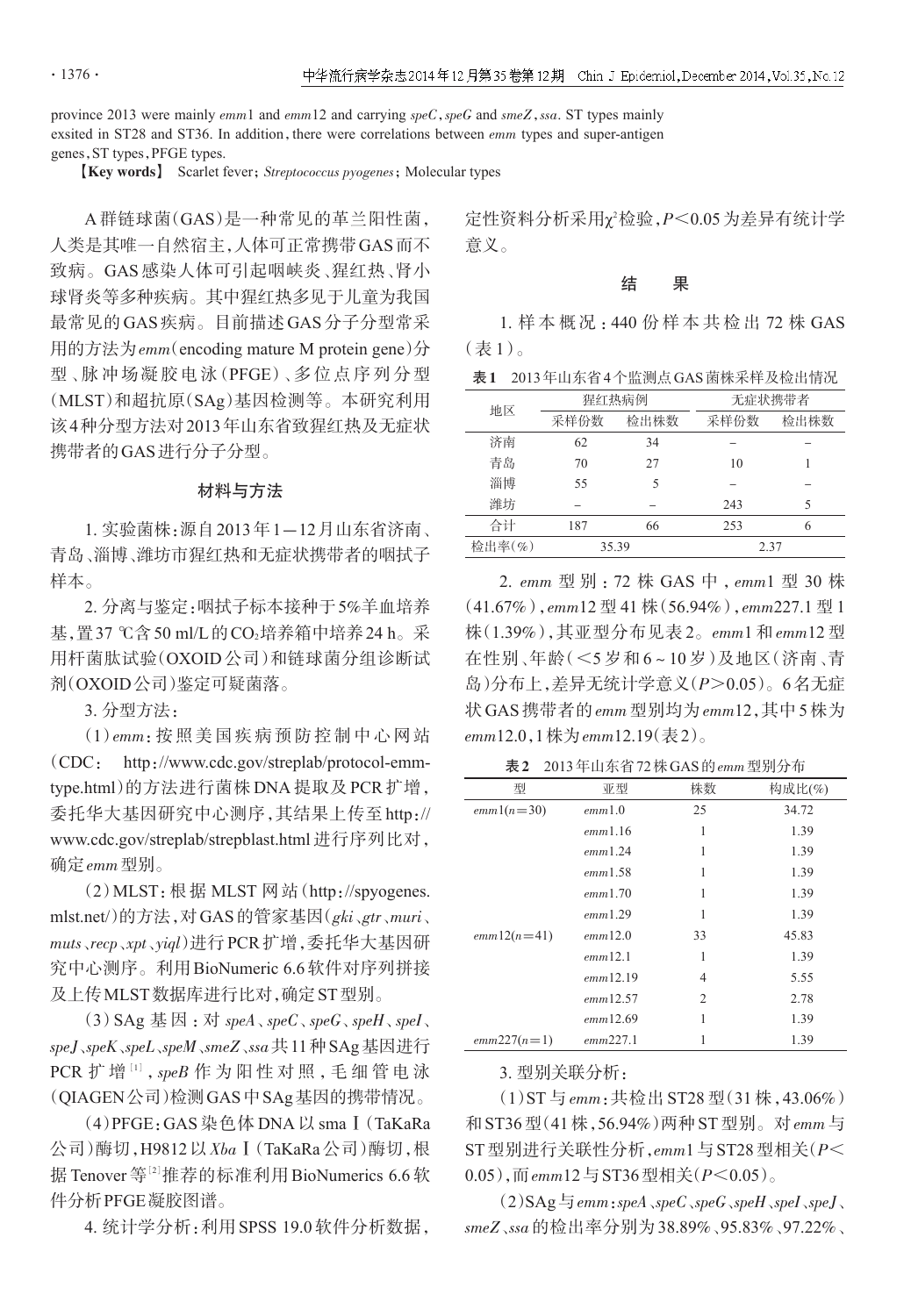38.89%、54.17%、41.67%、100.00%、100.00%,未检出 speK、speL、speM。72 株 GAS 可分为 13 种 SAg 基因 谱,命名为profile1~ profile13(表3)。其中profile1 型和 profile2 型为主要 SAg 基因谱型,分别为 26 株 (36.11%)和 21 株(29.17%)。对 emm1、emm12 与 speA、speH、speI、speJ 进行关联性分析,发现 emm1 型 菌株倾向于含有 speA、speJ, 不含 speH、speI(P< 0.05);emm12恰好相反,倾向于含有speH、speI,不含 speA $\,$ speJ $(P< 0.05)$ 

(3)PFGE与emm:对72株GAS的聚类结果做树 形图分析(图 1),共得到 A~T 20 种凝胶图谱。B、 C、D、L包括47株GAS(65.28%),为主要的PFGE型 别。其中L包括22株GAS(30.56%),为山东省GAS 菌株 PFGE 的优势型别,涉及地区包括济南、青岛、 潍坊。结果按70%相似性区分,主要分为甲、乙两组 (图1)。甲组对应的emm型别除1株为emm227,其 余均为emm1;乙组对应的emm型别均为emm12。提 示GAS的PFGE与emm之间可能存在一定的关联。



图1 2013年山东省72株GAS的PFGE聚类分析

## 讨 论

目前(截至 2014-05-08)emm 数据库中已发现 并命名有 245 种 emm 型别, 1 200 多种亚型<sup>[3]</sup>。一项 世界范围内 GAS 的 emm 分型的 Meta 分析显示,全 球 GAS 主要 emm 型别为 emm1 和 emm12[4]。但可能 由于地理环境、生活习惯、宿主免疫水平等原因,其 又表现出一定的地域差异。如印度的emm型别主要 为emm $11^{\text{\tiny{[5]}}}; \mathfrak{M} \cong \pm \mathfrak{B} \mathfrak{H}$ emm $1$ 、emm $89$ 、emm $12^{\text{\tiny{[6]}}};$ 我国北京地区主要型别为 $_{emm}$ 12 和 $_{emm1}$ [7]。本研 究表明,2013年山东省致猩红热及无症状携带者的 GAS 优势型别也为 emm1 和 emm12,符合全球及我 国的 emm 型别分布特点。但同时 emm 型别分布较 为 单 一 ,仅 检 出 3 种 emm 型 别(emm1、emm12 和 emm227)、12 种亚型。其中致猩红热 GAS 中 emm1 (37.88%)和emm12(42.42%)占绝对比例,提示目前 致猩红热的 GAS 防制重点应为  $emm12$  和 $emm1$ 。 而6株无症状携带者GAS的emm型别均为emm12, 由于菌株量少,难以确定无症状携带者中emm型别 分布。

贵州地区一项有关致急性肾小球肾炎 GAS 的 ST 型别为 ST53 和 ST426[8], 而一项北京和重庆两地 的研究则发现 5 种型别(ST36、46、150、37、38)<sup>[9]</sup>。 本研究仅发现 2 种 ST 型别(ST28 和 ST36),少于国 内外其他地区报道。北京和重庆两地研究中,  $emm12$  对应的 ST 型别为 ST36<sup>[9]</sup>, 日本的研究中 92.56%的 emm1 表现为 ST28,97.70%的 emm12 表现 为 ST36[10], 同本研究一致, 提示 emm 型别与 ST 型别 间存在一定的联系。另外,有文献认为在咽部感染 的GAS中,emm型别与ST型别关联性强,而在皮肤 感染的GAS中,其关联性较弱 $^{\left[11\right]}$ 。

表3 2013年山东省72株GAS的SAg基因谱分布

|           |                          |        |                 |        | .      |        | $\sim$ $ \cdot$ | .       |      |                 |        |    |
|-----------|--------------------------|--------|-----------------|--------|--------|--------|-----------------|---------|------|-----------------|--------|----|
| 谱型        | speA                     | speC   | $speG$          | $speH$ | spel   | $speJ$ | $speK$          | $spel.$ | speM | $\mathit{smeZ}$ | $ssa$  | 数量 |
| profile1  | $\qquad \qquad -$        | $^{+}$ | $^{+}$          | $^{+}$ | $^{+}$ |        |                 |         |      | $^{+}$          | $^{+}$ | 26 |
| profile2  | $^{+}$                   | $+$    | $+$             |        |        | $^+$   |                 |         |      | $+$             | $+$    | 21 |
| profile3  |                          | $^{+}$ | $^{+}$          |        | $^+$   |        |                 |         |      | $^{+}$          | $+$    | 8  |
| profile4  | $\overline{\phantom{m}}$ | $^{+}$ | $^{+}$          |        |        |        |                 |         |      | $^+$            | $+$    |    |
| profile5  | $^{+}$                   | $+$    | $+$             |        | $^{+}$ | $^{+}$ |                 |         |      | $^{+}$          | $+$    |    |
| profile6  |                          | $^{+}$ | $+$             |        |        | $^{+}$ |                 |         |      | $\pm$           | $+$    |    |
| profile7  |                          | $^{+}$ | $^{+}$          |        | $^{+}$ | $^{+}$ |                 |         |      | $^+$            | $+$    |    |
| profile8  |                          |        | $^{+}$          | $^{+}$ | $^{+}$ |        |                 |         |      | $^{+}$          | $+$    |    |
| profile9  | $+$                      |        | ┿               |        |        |        |                 |         |      | $^+$            | $+$    |    |
| profile10 | $^{+}$                   | $^{+}$ | $\pm$           |        |        |        |                 |         |      | $^{+}$          | $+$    |    |
| profile11 | $^{+}$                   | $+$    |                 |        |        | $^+$   |                 |         |      | $^{+}$          | $+$    |    |
| profile12 | $\overline{\phantom{0}}$ | $^{+}$ | $^{\mathrm{+}}$ | $^+$   |        |        |                 |         |      | $^{+}$          | $+$    |    |
| profile13 | $^{+}$                   |        |                 |        |        |        |                 |         |      | $^+$            | $\, +$ |    |